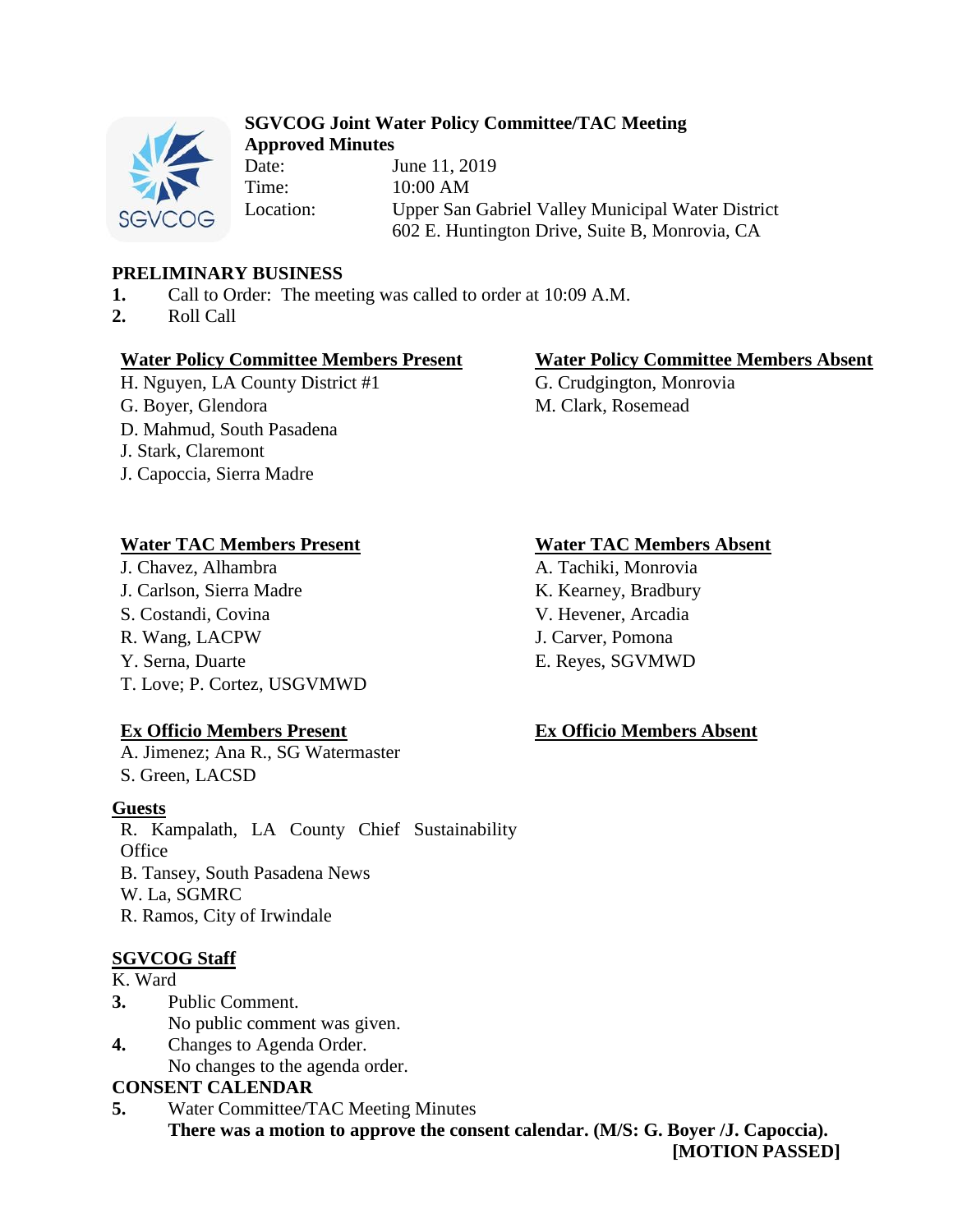| <b>AYES:</b>    | Alhambra, Glendora, Sierra Madre, South Pasadena, LACPW, LA County |
|-----------------|--------------------------------------------------------------------|
|                 | District #1, Duarte, Claremont, SGVMWD, Covina, USGVMWD            |
| <b>NOES:</b>    |                                                                    |
| <b>ABSTAIN:</b> |                                                                    |
| <b>ABSENT:</b>  | Bradbury, Arcadia, Rosemead, Pomona, Monrovia                      |

### **PRESENTATIONS**

**6.** OurCounty Sustainability Plan: Rita Kampalath, LA County Chief Sustainability Office R. Kampalath presented on this item. She described how over the past two years, the Los Angeles County Chief Sustainability Office (CSO) has been working to develop a vision for making communities healthier and more sustainable through the development of a countywide sustainability plan known as "OurCounty." Since 2017, the CSO has conducted more than 150 stakeholder workshops. As a result, 12 goals, 37 strategies, and 148 actions were developed to form a discussion draft of the plan. R. Kampalath said that the comment period has closed, and the CSO is not officially taking comments at this point on the Plan. The Plan will likely be presented for adoption at the Board of Supervisors sometime in August. She responded to a question on the most controversial action within the Plan, which have focused on oil/gas, and development. In terms of ongoing County plans, for example the LA River Plan, she mentioned that the Sustainability Plan tries not to overlap with ongoing County planning efforts.

### **DISCUSSION ITEMS**

**7.** Safe Clean Water Program – Draft Implementation Ordinance and Related Documents D. Mahmud reported on this item. There was extensive discussion and comments on the draft documents. Staff was directed to submit the following comments to the County:

# **Draft Implementation Ordinance**

- **Program Elements (P. 8)**: Recommend deletion of preparation of grant applications as an eligible expenditure. Member agencies desire program funds to be maximized by being used for project design and construction, operations and maintenance costs.
- **Definition of Low Impact Development Ordinance (P. 17)**: Recommend modification of the definition of Low Impact Development ordinance by adding (change underlined): "means the most recent ordinance establishing local low impact development standards and requirements on certain new development and redevelopment projects in effect in the jurisdiction in which the project is located that conform to requirements imposed by the Los Angeles Regional Water Quality Control Board onto a respective permittee through their specific stormwater discharge permit under the Federal Clean Water Act. In the absence of another applicable LID ordinance, the default is the County's own most current LID ordinance"
- **Definition of Nature-Mimicking Solutions (P. 17):** Recommend deletion of this term as it is not used and redundant with the term Nature-Based Solution.
- **Municipal Program Implementation Public Information (P. 24):** Recommend replacing the term "up-to-date" public information with the term "annual" as "upto-date" is vague and cities will necessarily provide information to the public as they identify planned use of SCW funds in their annual budget presentations and documents.
- **Municipal Program Implementation Engage with Stakeholders (P. 24)**: Recommend changing the language for the engagement of stakeholders to allow cities to efficiently develop a public input process for stakeholder engagement.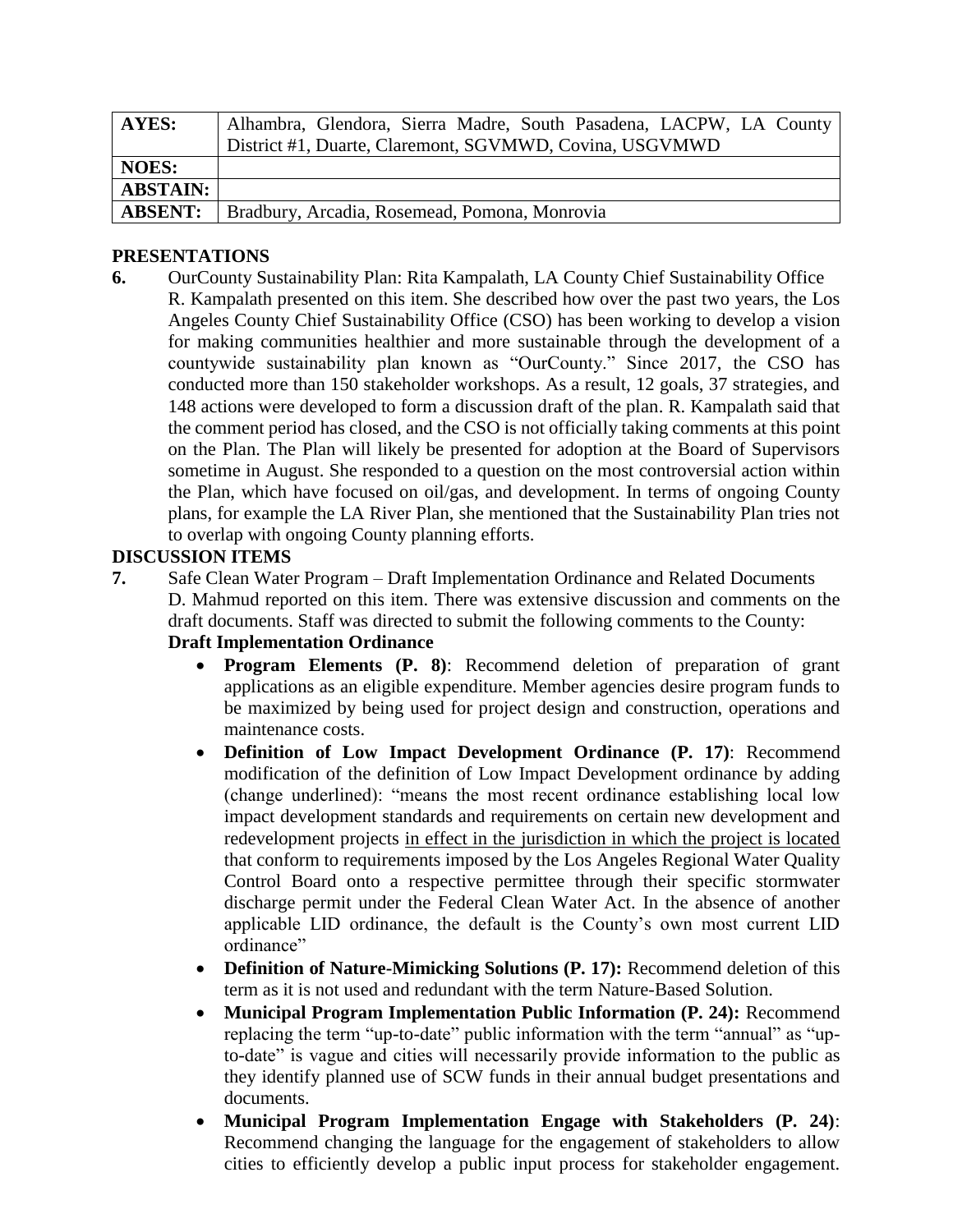Cities should be able to adopt a public input process for the discussion of proposed use of municipal funds for the Safe Clean Water Program, which would align and mimic engagement during similar municipal processes (e.g. annual budget).

- **Regional Program Implementation Threshold Scoring (P. 28)**: Recommend the proposed Threshold Score for project eligibility be specified in the Implementation Ordinance. This will allow for public input on the development of the Threshold Score for Projects.
- **Regional Program Implementation Stormwater Investment Plan (SIP) (P. 28):**  Recommend language be added to allow the Watershed Area Steering Committee (WASC) to have an opportunity to amend its SIP based on Regional Oversight Committee (ROC) comments prior to the SIP being submitted to the Board of Supervisors.
- **WASC Membership (P. 41):** Wastewater agency/sanitation agency representative has been omitted from Board-appointed agency stakeholder seat listing, recommend adding in.
- **ROC Annual Review of Municipal Reports (P. 46):** Recommend that Los Angeles County Flood Control District (LACFCD) staff take on responsibility of annual review of municipal annual reports. LACFCD staff should only submit reports to the ROC for municipalities who are not in compliance with Safe Clean Water Program requirements to the ROC for review. It seems like an inappropriate use of ROC member time to ask them to review 87 reports annually; LAFCD staff can perform this task much more efficiently.

# **Draft Credit Program Implementation Procedures and Guidelines**

- **Low Impact Development (LID) Equivalency Volume (P. 1):** Clarify how the LID equivalency volume is defined, including conditions/capture. Also, provide the definition of "long term" e.g. more than one year? Five years?
- **LID Design Volume Definition (P. 1):** Recommend deletion of this term as it is not used in the guidelines.
- **Credit Eligibility Duration (P. 4):** Recommend that credit eligibility be determined on a triennial basis to lower administrative costs. Additionally, change reference to Tax Year to County fiscal year for clarity and familiarity.
- **Credit Percentages (P. 5)**: Clarify if percentages can be adjusted within formulas (e.g. can percentages be lower than the specified maximum). If percentages can be reduced, specify to what extent each percentage can be adjusted.
- **Water Supply Benefit Volume (P. 5)**: Recommend providing more detail to quantify water supply benefit volume, including specifying design capacity, estimated annual amount of capture, and annual precipitation anticipated to be captured.

# **Draft Low-Income Senior Exemption Procedures and Guidelines**

- **Application Acceptance**: Recommend the option for cities to assist seniors by accepting applications, then forwarding them to County Tax Assessor.
- **Application Frequency/Eligibility**: Recommend modifying application eligibility be on a biennial or triennial basis.

# **Draft Tax Appeals Process Tutorial**

- **Tax Appeal Threshold**: Clarify that appeal must be at least 10% of tax bill and at least \$50.
- **Examples for Tax Appeal**: Recommend providing examples of a successful and unsuccessful appeal, and the criteria to be used by County in considering an appeal.